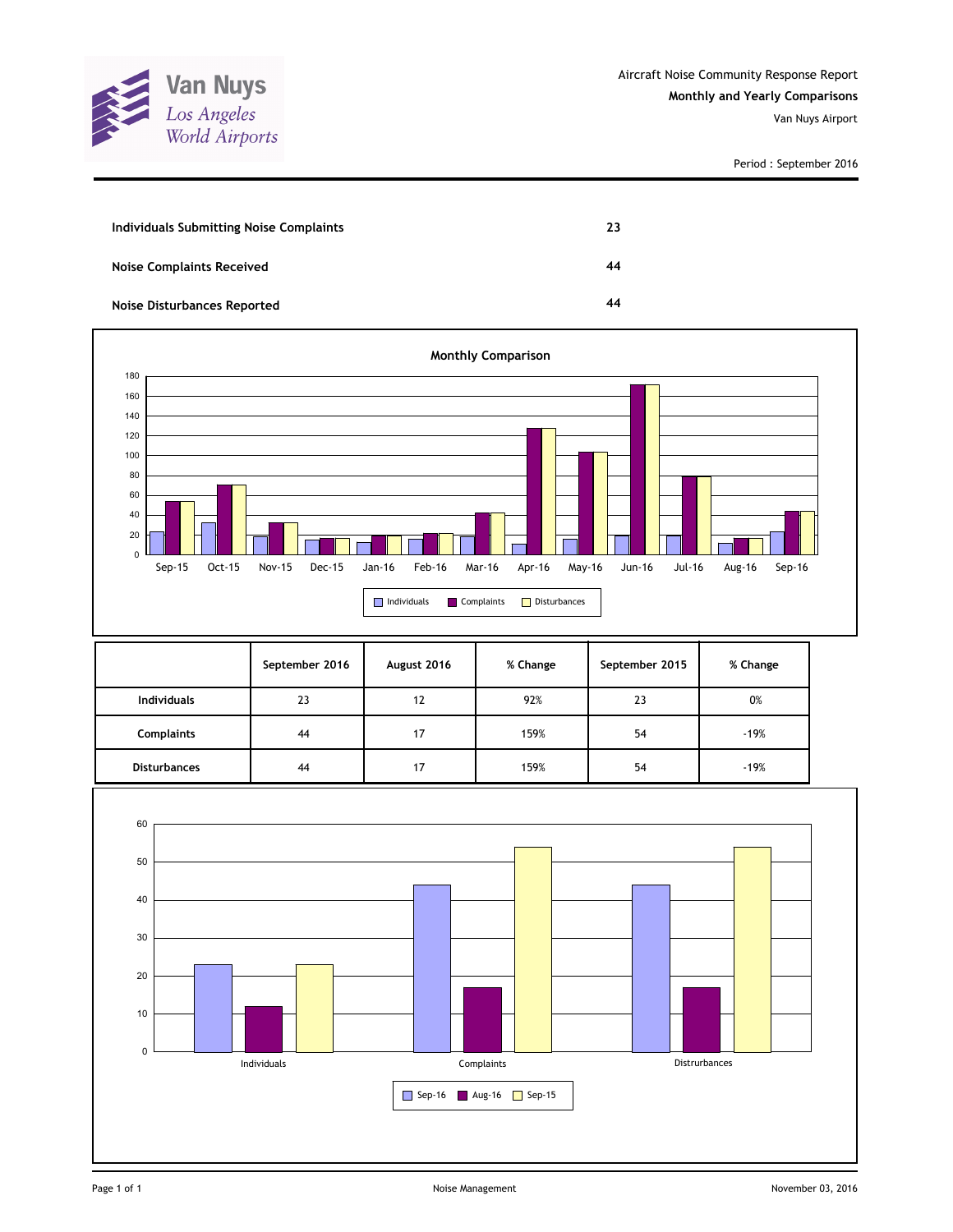

Period : September 2016

|                     | Day<br>(7:00 am - 7:00 pm) | Evening<br>$(7:00 \text{ pm} - 10:00 \text{ pm})$ | Night<br>(10:00 pm - 7:00 am) |
|---------------------|----------------------------|---------------------------------------------------|-------------------------------|
| <b>Complaints</b>   | 33                         | ิว                                                | 8                             |
| <b>Disturbances</b> | 21                         | g                                                 | 14                            |



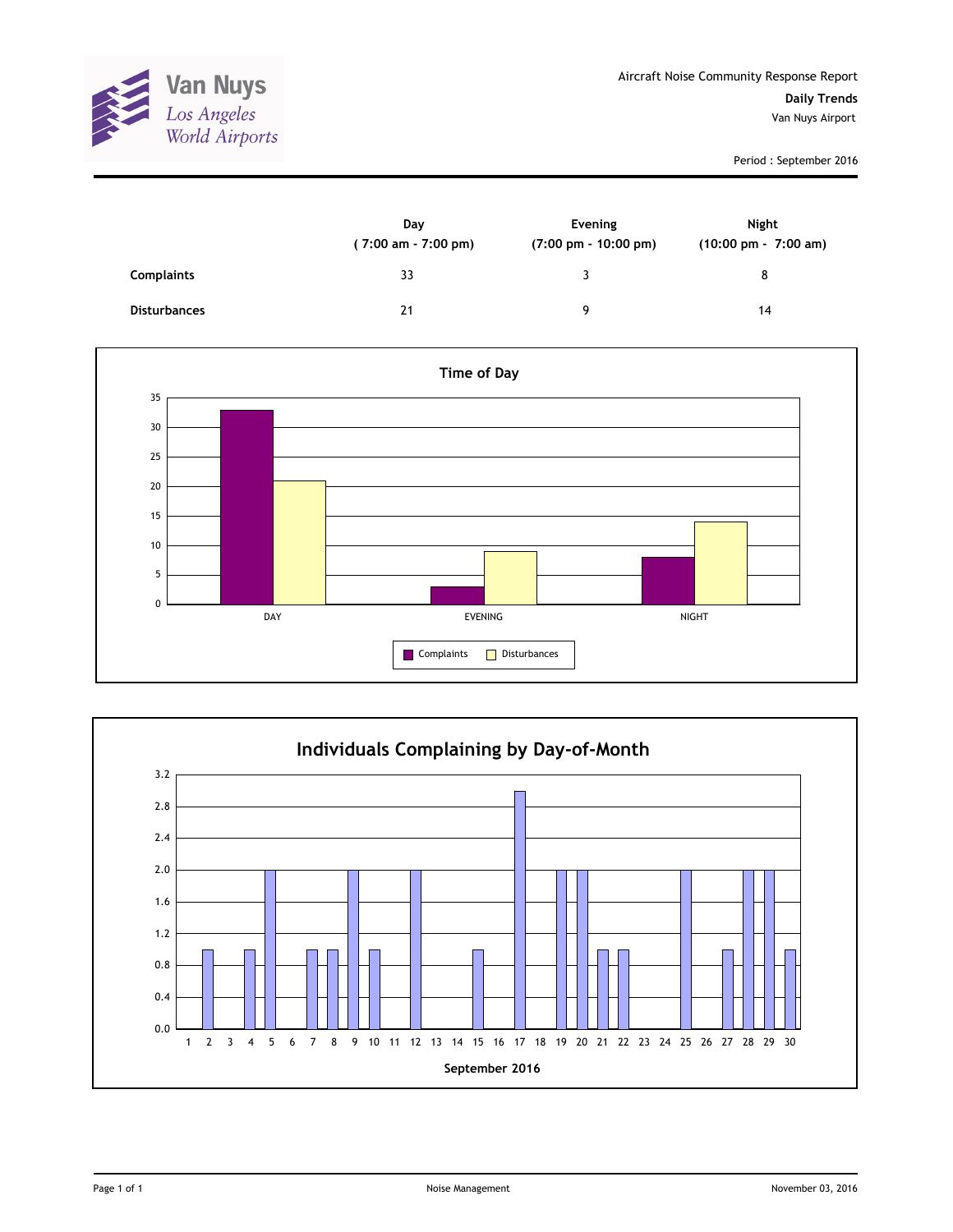**Van Nuys**<br>Los Angeles<br>World Airports ANA.

Aircraft Noise Community Response Report **Complaint Distribution by City and Complainant** Van Nuys Airport

Period : September 2016

| City                 | <b>Individuals</b> | <b>Complaints</b> | Percentage of Complaints**                              |     |
|----------------------|--------------------|-------------------|---------------------------------------------------------|-----|
| <b>Beverly Hills</b> | 1                  | $\mathbf{1}$      | $2\%$                                                   |     |
| Encino               | 3                  | 4                 | $9\%$                                                   |     |
| Lake Balboa          | 1                  | $\mathbf{1}$      | $2\%$                                                   |     |
| Los Angeles          | 2                  | 3                 | $7\%$<br><b>Service Service</b>                         |     |
| North Hills          | 2                  | $\overline{2}$    | $5\%$                                                   |     |
| Northridge           | 4                  | 4                 | $9\%$                                                   |     |
| San Diego            | 1                  | 1                 | $2\%$                                                   |     |
| Sherman Oaks         | 3                  | 4                 | $9\%$                                                   |     |
| Sun Valley           |                    | 1                 | $2\%$                                                   |     |
| Topanga              |                    | 1                 | $2\%$                                                   |     |
| Valley Village       |                    | 18                | 41%                                                     |     |
| Van Nuys             | 3                  | 4                 | $9\%$                                                   |     |
| <b>TOTAL</b>         | 23                 | 44                | 0<br>10<br>20<br>30<br>40<br>50<br>60<br>70<br>80<br>90 | 100 |

| <b>Individuals</b>               |                                         | <b>Complaints</b> |     |   | Percentage of Complaints** |    |    |             |  |    |        |  |
|----------------------------------|-----------------------------------------|-------------------|-----|---|----------------------------|----|----|-------------|--|----|--------|--|
| *One Individual (Valley Village) |                                         | 18                | 41% |   |                            |    |    |             |  |    |        |  |
|                                  | Individuals Reporting 2 To 5 Complaints | 8                 | 18% |   |                            |    |    |             |  |    |        |  |
|                                  | Individuals Reporting One Complaint     | 18                | 41% |   |                            |    |    |             |  |    |        |  |
| <b>TOTAL</b>                     | Individuals: 23                         | 44                |     | 0 | 10                         | 20 | 30 | 40 50 60 70 |  | 80 | 90 100 |  |

\* One individual reporting 6 or more complaints shown by city.

\*\* All percentages are rounded to the nearest whole number.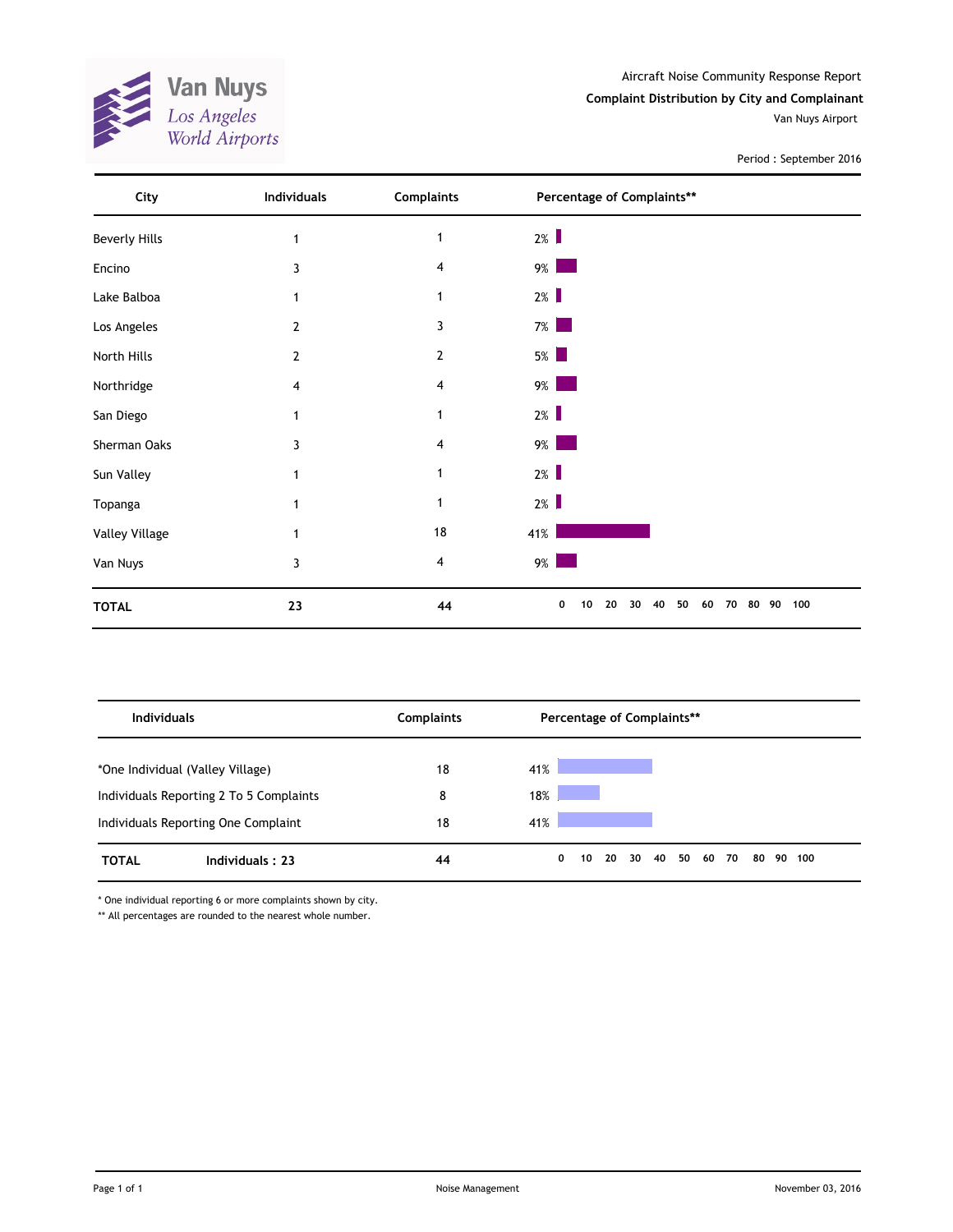

Period : September 2016

| Type of Disturbance*     | <b>Number of Complaints</b> |
|--------------------------|-----------------------------|
| Circling                 | 1                           |
| Flying over home         | 14                          |
| Frequency of flights     | 7                           |
| Helicopter operations    | 1                           |
| Hovering                 | 1                           |
| Inquiry only             | 1                           |
| Late night/early morning | 9                           |
| Loud noise               | $\overline{2}$              |
| Low flying               | 3                           |
| <b>Unknown</b>           | 1                           |
| Unusually loud           | $\overline{2}$              |
| Vibration/rumbling       | $\overline{2}$              |
| <b>TOTAL</b>             | 44                          |
|                          |                             |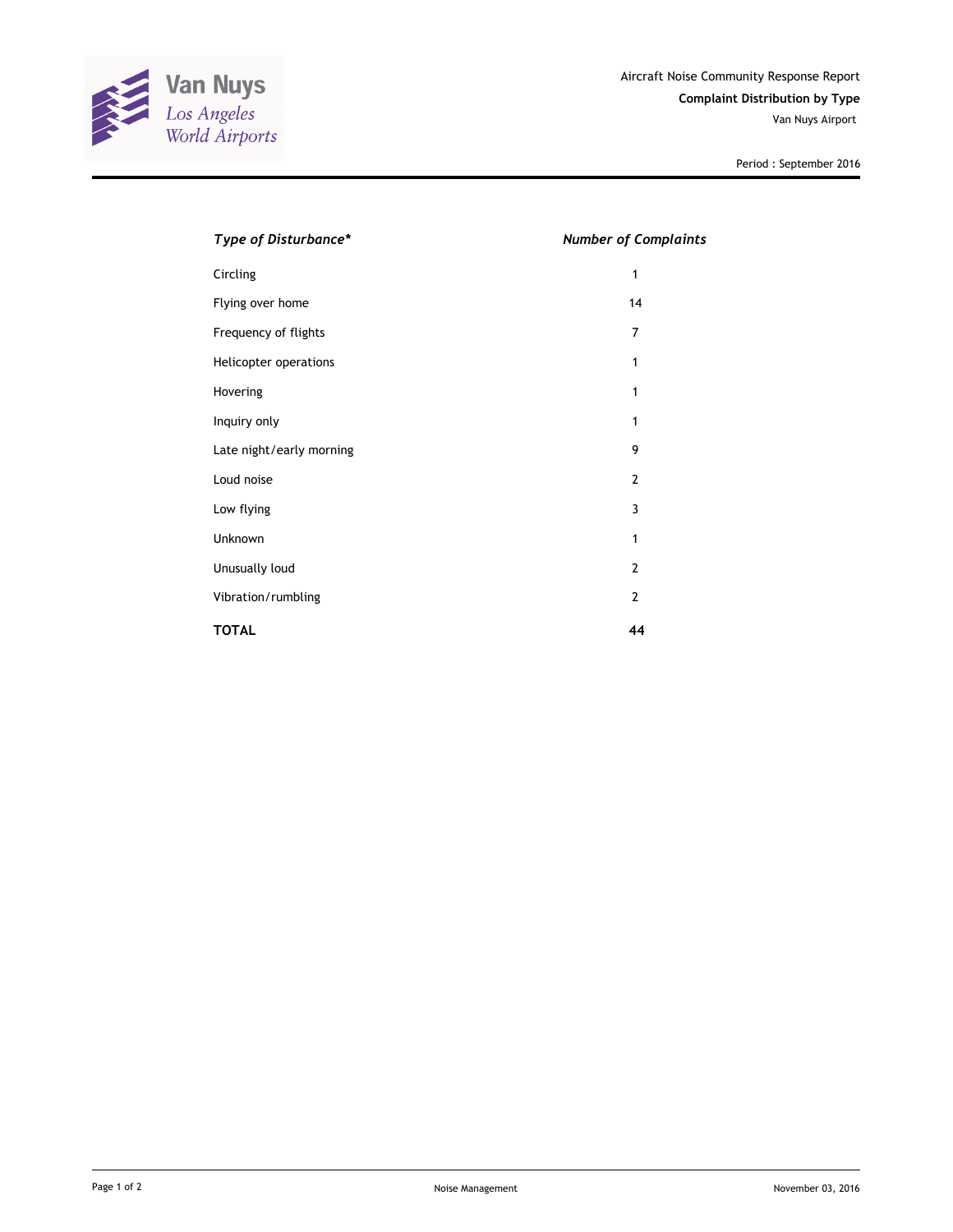

Note: \* As reported by complainant.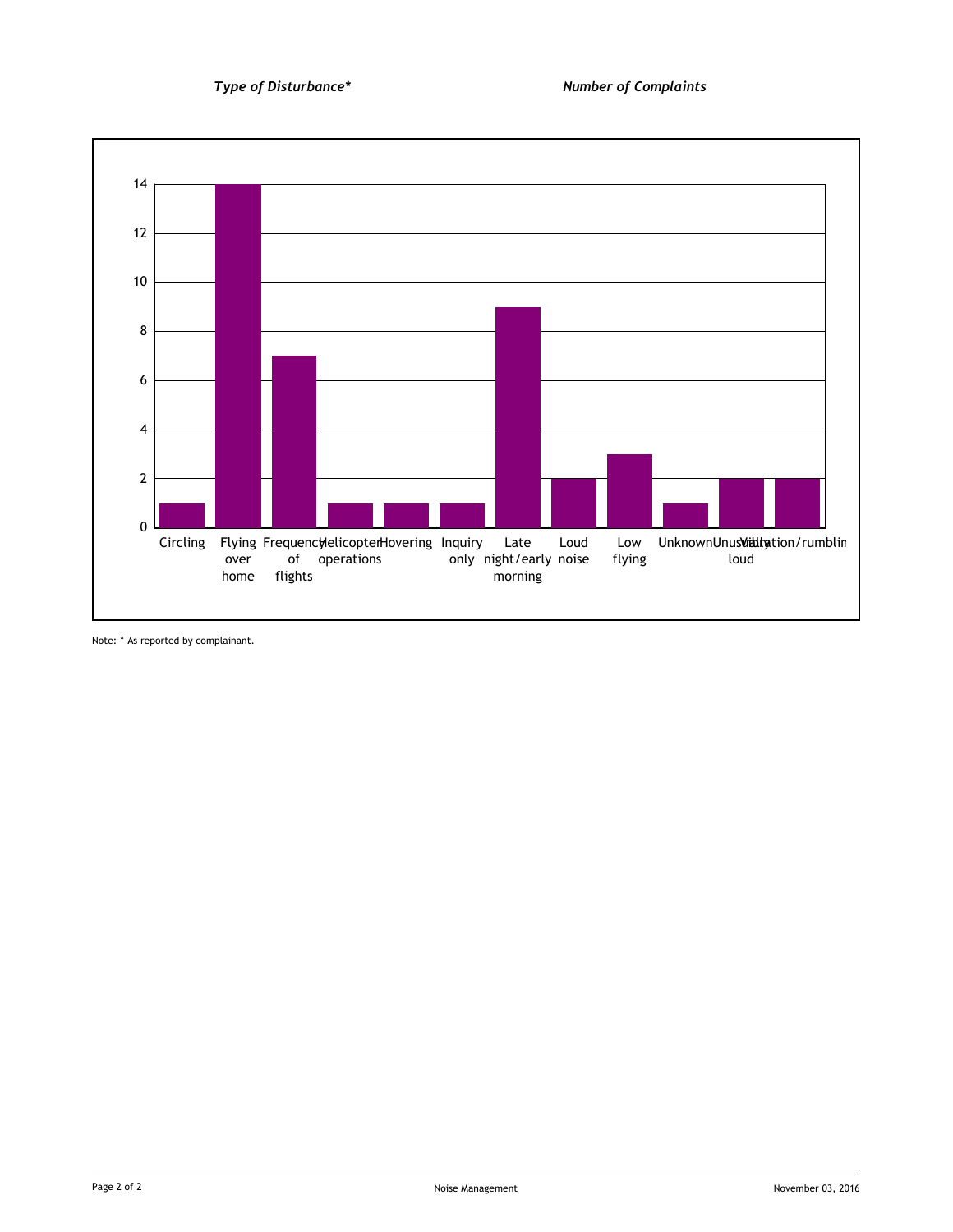

**Noise Complaint Details** Aircraft Noise Community Response Report Van Nuys Airport

| Contact   |           | Disturbance |           |                |                          |                                                                                                                                                                                                                                                                                                                                                                                                                                                                                                                                                                                                                                                                                                                                                                                                                                                                                                                                                                         |  |  |
|-----------|-----------|-------------|-----------|----------------|--------------------------|-------------------------------------------------------------------------------------------------------------------------------------------------------------------------------------------------------------------------------------------------------------------------------------------------------------------------------------------------------------------------------------------------------------------------------------------------------------------------------------------------------------------------------------------------------------------------------------------------------------------------------------------------------------------------------------------------------------------------------------------------------------------------------------------------------------------------------------------------------------------------------------------------------------------------------------------------------------------------|--|--|
| Date      | Time      | Date        | Time      | City           | Disturbance**            | <b>Findings</b>                                                                                                                                                                                                                                                                                                                                                                                                                                                                                                                                                                                                                                                                                                                                                                                                                                                                                                                                                         |  |  |
| 9/05/2016 | $7:21$ pm | 9/05/2016   | $7:21$ pm | North Hills    | Flying over home         | The aircraft you reported on Monday, September 5, 2016 at 19:21 was an Embraer<br>Phenom 300 that arrived at VNY under the control and direction of Federal Aviation<br>Administration (FAA) Air Traffic Controllers (ATC). This arrival was consistent with normal<br>VNY arrival procedures. Your residence is located under the standard arrival route for<br>runways 16R and 16L and is subject to numerous arrival aircraft on final approach for<br>landing. Flight patterns and altitudes for aircraft are standardized and determined by<br>FAA procedures and electronic navigational aid equipment. These air routes are                                                                                                                                                                                                                                                                                                                                      |  |  |
|           |           |             |           |                |                          | established to ensure flights, from various directions, receive adequate separation while<br>approaching and departing Los Angeles area airports. Aircraft do not fly over a line on<br>the ground. Aircraft executing the same procedures will have a natural spread where<br>they fly over the ground. Please note that airports do not have jurisdiction on aircraft in<br>flight. The FAA has ultimate authority over aircraft flight patterns and regulates virtually<br>all aviation activity. This includes takeoffs, landings, altitudes and direction of flight with<br>the major emphasis on safety. Please contact the FAA at FAA Western-Pacific Region,<br>P.O. Box 92007, Los Angeles, CA 90009 for more information regarding this matter.                                                                                                                                                                                                               |  |  |
| 9/07/2016 | $3:24$ am | 9/07/2016   | $3:00$ am | Van Nuys       | Late night/early morning | The helicopter departure you reported on Wednesday, September 9, 2016 at 03:12 was<br>operated by the Los Angeles Fire Department (LAFD) and was conducting official LAFD<br>business. Please note that your residence is adjacent to the Bull Creek Helicopter Route<br>and that many helicopter departures and arrivals occur daily. The jet aircraft that you<br>reported at approximately the same time was a Gulfstream G-IV that employed its<br>reverse-thrust to slow the aircraft down safely upon arrival. Please note that airports do<br>not control aircraft in flight. The Federal Aviation Administration (FAA) has ultimate<br>authority over aircraft and regulates virtually all aviation activity. This includes takeoffs,<br>landings, altitudes and direction of flight with the major emphasis on safety. The FAA may<br>be contacted by writing to FAA Western-Pacific Region, P.O. Box 92007, Los Angeles, CA<br>90009 for further information. |  |  |
| 9/08/2016 | $9:07$ am | 9/08/2016   | 5:47 am   | Valley Village | Late night/early morning | The helicopter you reported on Thursday, September 8, 2016 at 05:47 departed from VNY<br>via the STAGG Departure Route, one of seven preferred ingress/egress noise abatement                                                                                                                                                                                                                                                                                                                                                                                                                                                                                                                                                                                                                                                                                                                                                                                           |  |  |

Period : September 2016

Note : Investigation currently limited to one report of disturbance per complaint, and a maximum of five complaints per individual per month.

\* Complaints exceeding monthly limit and/or anonymous complaints are not investigated and are not shown.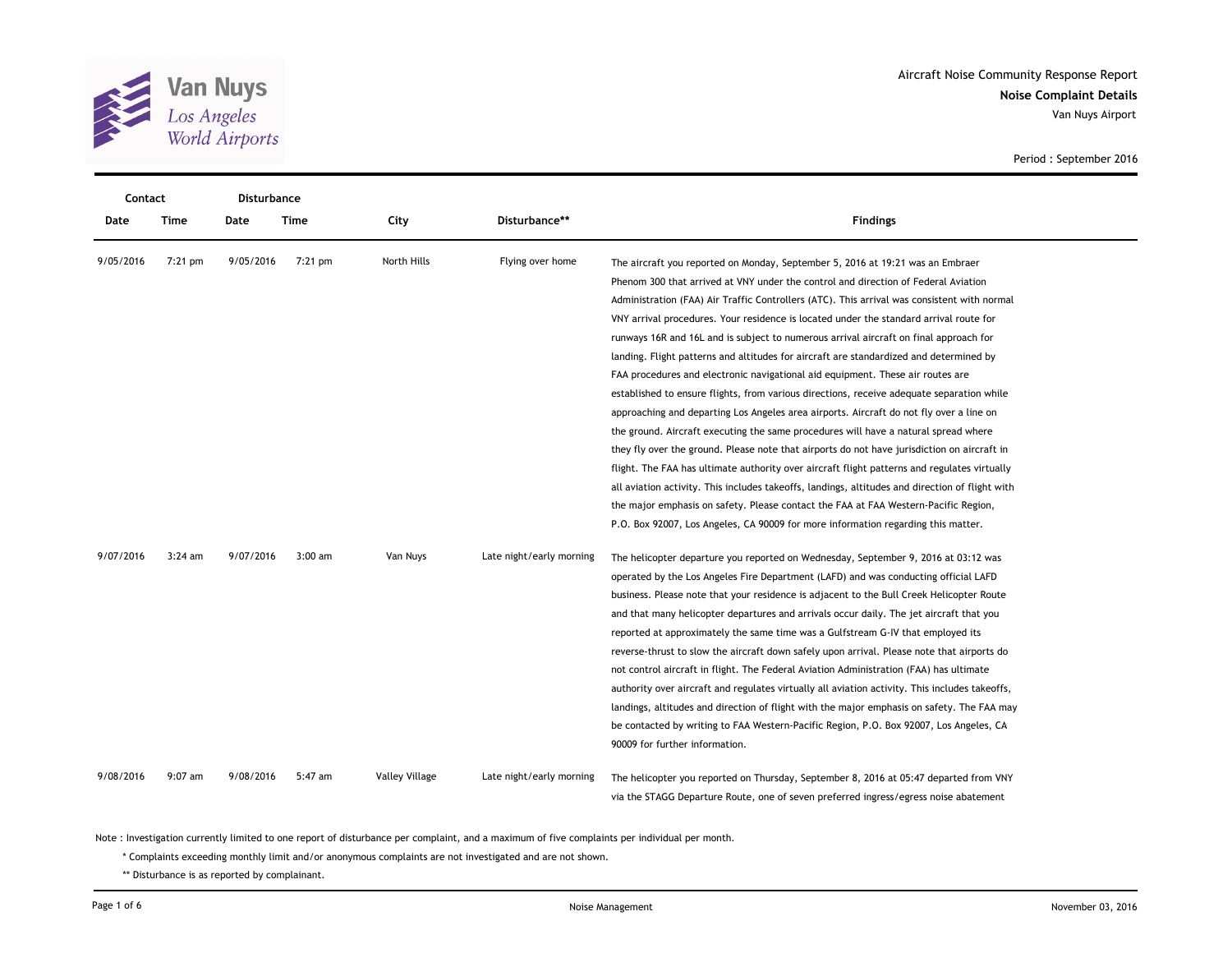| Contact   |           | Disturbance |           |             |                    |                                                                                                                                                                                                                                                                                                                                                                                                                                                                                                                                                                                                                                                                                                                                                                                                                                                                                                                                                                                                                                                                                                                                                                                                                                                                                                                                                                                                                                                                                                                                                                                                                                                                                                                                                                                                                                                                                                                                                                                                                                                                           |  |  |
|-----------|-----------|-------------|-----------|-------------|--------------------|---------------------------------------------------------------------------------------------------------------------------------------------------------------------------------------------------------------------------------------------------------------------------------------------------------------------------------------------------------------------------------------------------------------------------------------------------------------------------------------------------------------------------------------------------------------------------------------------------------------------------------------------------------------------------------------------------------------------------------------------------------------------------------------------------------------------------------------------------------------------------------------------------------------------------------------------------------------------------------------------------------------------------------------------------------------------------------------------------------------------------------------------------------------------------------------------------------------------------------------------------------------------------------------------------------------------------------------------------------------------------------------------------------------------------------------------------------------------------------------------------------------------------------------------------------------------------------------------------------------------------------------------------------------------------------------------------------------------------------------------------------------------------------------------------------------------------------------------------------------------------------------------------------------------------------------------------------------------------------------------------------------------------------------------------------------------------|--|--|
| Date      | Time      | Date        | Time      | City        | <b>Disturbance</b> | <b>Findings</b>                                                                                                                                                                                                                                                                                                                                                                                                                                                                                                                                                                                                                                                                                                                                                                                                                                                                                                                                                                                                                                                                                                                                                                                                                                                                                                                                                                                                                                                                                                                                                                                                                                                                                                                                                                                                                                                                                                                                                                                                                                                           |  |  |
|           |           |             |           |             |                    | routes at the airport. Upon leaving the VNY airspace, the helicopter flew in close<br>proximity to your neighborhood on its way to downtown. Helicopters, in general do not<br>have altitude nor route restrictions outside an airport's area. Please note that airports<br>do not control nor have jurisdiction on aircraft in flight. The Federal Aviation<br>Administration (FAA) has ultimate authority over aircraft flight patterns and regulates<br>virtually all aviation activity. This includes takeoffs, landings, altitudes and direction of<br>flight with the major emphasis on safety. The FAA may be contacted by writing to FAA<br>Western-Pacific Region, P.O. Box 92007, Los Angeles, CA 90009 for further information on<br>helicopter operations.                                                                                                                                                                                                                                                                                                                                                                                                                                                                                                                                                                                                                                                                                                                                                                                                                                                                                                                                                                                                                                                                                                                                                                                                                                                                                                    |  |  |
| 9/09/2016 | $2:53$ pm | 9/09/2016   | $2:53$ pm | North Hills | Loud noise         |                                                                                                                                                                                                                                                                                                                                                                                                                                                                                                                                                                                                                                                                                                                                                                                                                                                                                                                                                                                                                                                                                                                                                                                                                                                                                                                                                                                                                                                                                                                                                                                                                                                                                                                                                                                                                                                                                                                                                                                                                                                                           |  |  |
|           |           |             |           |             |                    | Van Nuys Airport (VNY) is one of the busiest General Aviation airports in the world. There<br>are no Air Carriers with regularly scheduled service at the airport. All aircraft meeting<br>Federal Aviation Administration (FAA) airworthiness requirements and in compliance with<br>local rules and regulations are allowed to arrive and depart at any time. Note that there<br>is a partial curfew for aircraft departing VNY that restricts only the noisiest aircraft<br>that still operate under FAA Part 36-3 regulations. Information regarding the "partial"<br>curfew can be read at http://www.lawa.org/uploadedfiles/VNY/pdf/Van%20Nuys%20-<br>%20Complete%20Curfew%20Ordinance%20(revised).pdf. Additional information for noise<br>issues can be found at the VNY Noise Management Webpage located at<br>http://www.lawa.org/welcome_VNY.aspx?id=1034. The particular aircraft that you<br>reported on Friday, September 9, 2016 at 14:53 was a Learjet LJ35 that arrived to VNY<br>under the control and direction of Federal Aviation Administration (FAA) Air Traffic<br>Controllers (ATC). The arrival was consistent with VNY arrival operations. Please note<br>that the location of your residence is directly in line with the standard arrival route into<br>VNY and is subject to numerous aircraft overflights. Airports do not have jurisdictions<br>over aircraft in flight. The FAA has ultimate authority over aircraft flight patterns and<br>regulates virtually all aviation activity. This includes takeoffs, landings, altitudes and<br>direction of flight with the major emphasis on safety. The FAA may be contacted by<br>writing to FAA Western-Pacific Region, P.O. Box 92007, Los Angeles, CA 90009. Lastly,<br>please note that VNY's Residential Soundproofing Program was completed in October 2012<br>and as such, no additional soundproofing is being offered for Van Nuys residences at this<br>time. You may still contact the LAX Soundproofing Office at (424) 646-7444 with any<br>additional questions or concerns. |  |  |

\* Complaints exceeding monthly limit and/or anonymous complaints are not investigated and are not shown.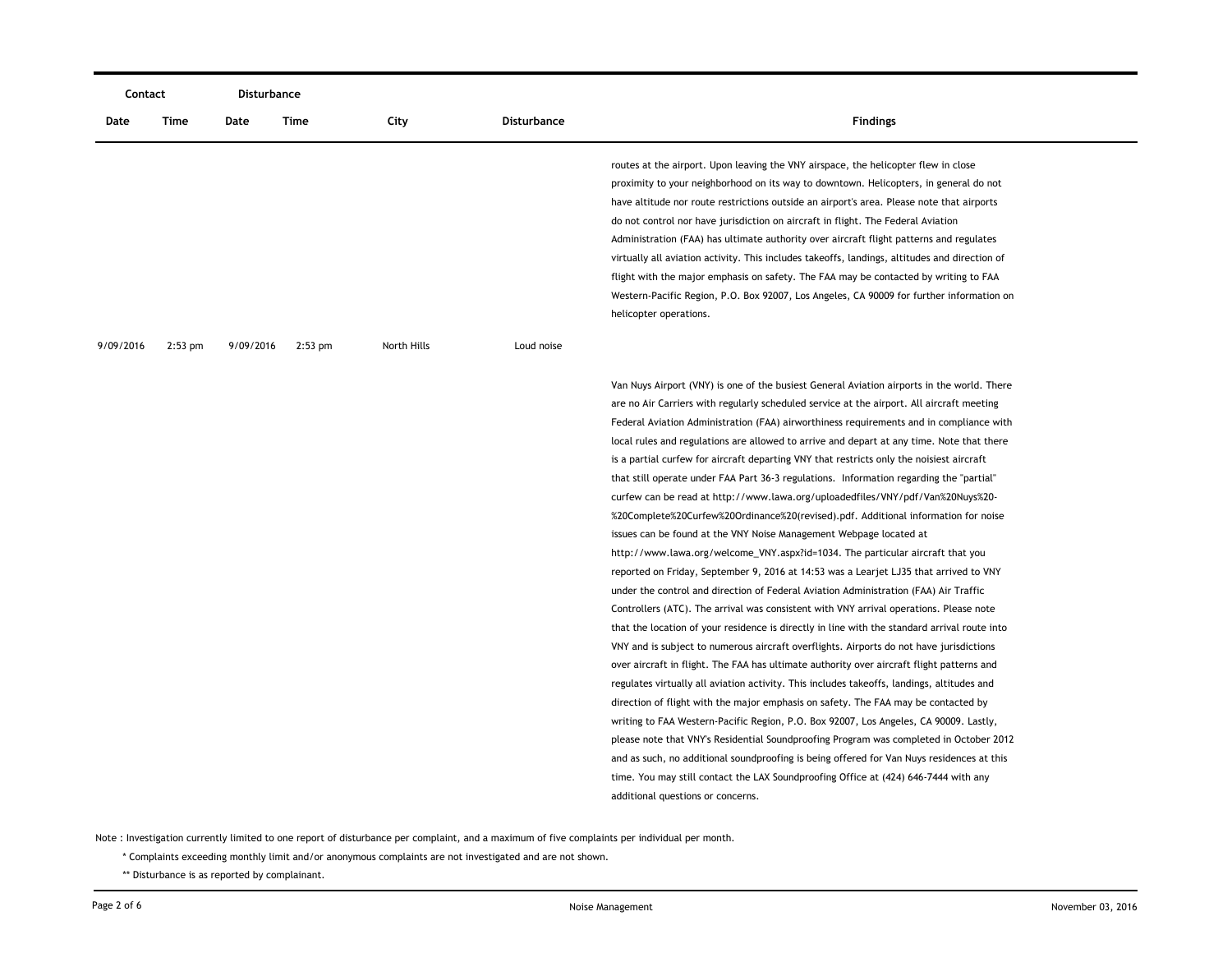| Contact   |          | Disturbance |                    |            |                       |                                                                                                                                                                                                                                                                                                                                                                                                                                                                                                                                                                                                                                                                                                                                                                                                                                                                                                                                            |
|-----------|----------|-------------|--------------------|------------|-----------------------|--------------------------------------------------------------------------------------------------------------------------------------------------------------------------------------------------------------------------------------------------------------------------------------------------------------------------------------------------------------------------------------------------------------------------------------------------------------------------------------------------------------------------------------------------------------------------------------------------------------------------------------------------------------------------------------------------------------------------------------------------------------------------------------------------------------------------------------------------------------------------------------------------------------------------------------------|
| Date      | Time     | Date        | Time               | City       | <b>Disturbance</b>    | <b>Findings</b>                                                                                                                                                                                                                                                                                                                                                                                                                                                                                                                                                                                                                                                                                                                                                                                                                                                                                                                            |
| 9/12/2016 | 11:47 am |             | 9/12/2016 11:30 am | Topanga    | Helicopter operations | The helicopters you reported on Monday, September 12, 2016 at 11:47 were operated by<br>the Los Angeles Fire Department (LAFD) under the direction and control of the Federal<br>Aviation Administration (FAA) Air Traffic Controllers (ATC) and were conducting official<br>LAFD firefighting business. Helicopters, in general do not have altitude nor route<br>restrictions outside an airport's area. Please note that airports do not control nor have<br>jurisdiction on aircraft in flight. The Federal Aviation Administration (FAA) has ultimate<br>authority over aircraft flight patterns and regulates virtually all aviation activity. This<br>includes takeoffs, landings, altitudes and direction of flight with the major emphasis on<br>safety. The FAA may be contacted by writing to FAA Western-Pacific Region, P.O. Box<br>92007, Los Angeles, CA 90009 for further information.                                     |
| 9/17/2016 | 4:54 pm  | 9/17/2016   | 4:30 pm            | Northridge | Flying over home      | The aircraft you reported on Saturday, September 17, 2016 at 1630 was a vintage<br>military single radial engine propeller driven P51 Mustang that arrived at VNY runway 16R<br>under the direction and control of Federal Aviation Administration (FAA) Air Traffic<br>Controllers (ATC). During the approach for landing, the aircraft flew north over Louise<br>Avenue before turning south near Napa Street in close proximity to your residence.<br>In-flight aircraft movements are not within the airport's jurisdiction. The FAA has<br>ultimate authority over aircraft flight patterns and regulates virtually all aviation<br>activity. This includes takeoffs, landings, altitudes and direction of flight with the major<br>emphasis on safety. The FAA may be contacted by writing to FAA Western-Pacific Region,<br>P.O. Box 92007, Los Angeles, CA 90009 for further information on flight patterns and<br>airspace usage. |
| 9/17/2016 | 5:40 pm  | 9/17/2016   | $5:04$ pm          | Northridge | Frequency of flights  | The aircraft you reported on Saturday, September 17, 2016 at 17:40 was a single engine<br>propeller driven BE35 Beechcraft Bonanza that was under the direction and control of<br>Federal Aviation Administration (FAA) Air Traffic Controllers (ATC). Aircraft traffic and<br>training patterns are not within our jurisdiction. The FAA has ultimate authority over<br>aircraft flight patterns and regulates virtually all aviation activity. This includes takeoffs,<br>landings, altitudes and direction of flight with the major emphasis on safety. The FAA may<br>be contacted by writing to FAA Western-Pacific Region, P.O. Box 92007, Los Angeles, CA<br>90009 for further information on flight patterns and airspace usage.                                                                                                                                                                                                   |

\* Complaints exceeding monthly limit and/or anonymous complaints are not investigated and are not shown.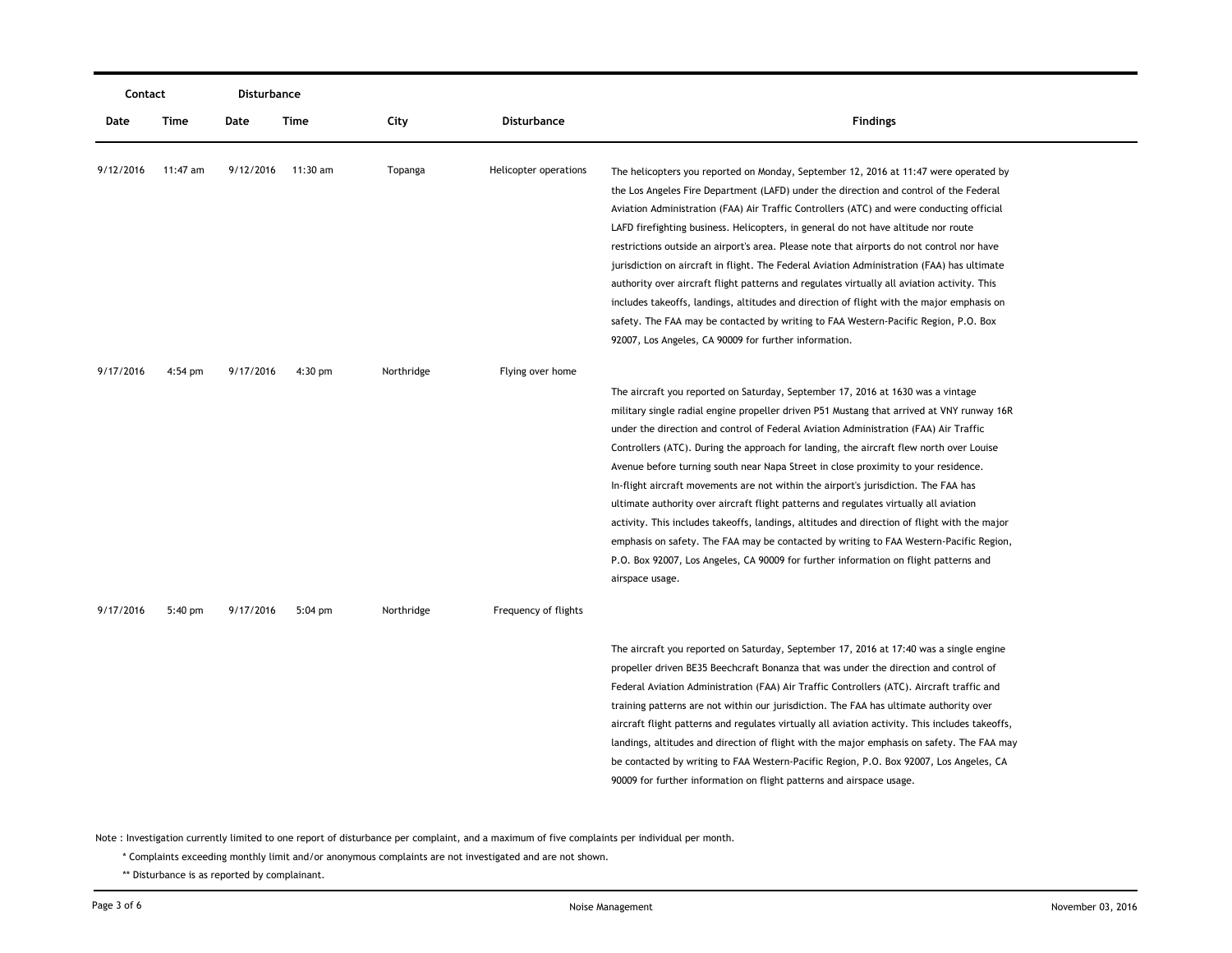|           | Disturbance<br>Contact |           |                    |              |                      |                                                                                                                                                                                                                                                                                                                                                                                                                                                                                                                                                                                                                                                                                                                                                                                                                                                                                                                                                                                                                       |
|-----------|------------------------|-----------|--------------------|--------------|----------------------|-----------------------------------------------------------------------------------------------------------------------------------------------------------------------------------------------------------------------------------------------------------------------------------------------------------------------------------------------------------------------------------------------------------------------------------------------------------------------------------------------------------------------------------------------------------------------------------------------------------------------------------------------------------------------------------------------------------------------------------------------------------------------------------------------------------------------------------------------------------------------------------------------------------------------------------------------------------------------------------------------------------------------|
| Date      | Time                   | Date      | Time               | City         | Disturbance          | <b>Findings</b>                                                                                                                                                                                                                                                                                                                                                                                                                                                                                                                                                                                                                                                                                                                                                                                                                                                                                                                                                                                                       |
| 9/17/2016 | $10:27$ pm             |           | 9/17/2016 10:20 pm | Encino       | Loud noise           | The jet airplane you reported on Saturday, September17, 2016 at 22:20 was a Citation<br>C5250 that departed from VNY under the control and direction of Federal Aviation<br>Administration (FAA) Air Traffic Controllers (ATC). The Citation Jet was directed to turn<br>to heading (compass heading) of 260 degrees and climb to 15,000 feet Mean Sea Level<br>(MSL) when turning over your neighborhood. The aircraft was approximately 2435 feet                                                                                                                                                                                                                                                                                                                                                                                                                                                                                                                                                                   |
|           |                        |           |                    |              |                      | MSL as measured by VNY's Airport Noise and Operations Monitoring System (ANOMS) over<br>your approximate residence location. The departure was consistent with normal VNY<br>departure operations. Please note that airports do not direct or control aircraft. The<br>FAA has ultimate authority over aircraft flight patterns and regulates virtually all aviation<br>activity with the major emphasis on safety. The FAA may be contacted by writing to FAA<br>Western-Pacific Region, P.O. Box 92007, Los Angeles, CA 90009 for further information.                                                                                                                                                                                                                                                                                                                                                                                                                                                              |
| 9/19/2016 | $8:34$ pm              | 9/19/2016 | $8:30$ pm          | Encino       | Frequency of flights | The jet airplane you reported on Wednesday, September 19 2016 at 20:30 was a<br>Bombardier Global Express that departed from VNY under the control and direction of<br>Federal Aviation Administration (FAA) Air Traffic Controllers (ATC). The Global Express was<br>directed to turn and climb to 13,000 feet Mean Sea Level (MSL). The aircraft was<br>approximately 2660 feet MSL as measured by VNY's Airport Noise and Operations<br>Monitoring System (ANOMS) over your approximate neighborhood. The departure was<br>consistent with normal VNY departure operations. Airports do not direct or control<br>aircraft. The FAA has ultimate authority over aircraft flight patterns and regulates<br>virtually all aviation activity with the major emphasis on safety. The FAA may be<br>contacted by writing to FAA Western-Pacific Region, P.O. Box 92007, Los Angeles, CA<br>90009 for further information.                                                                                                |
| 9/20/2016 | 12:29 am               | 9/20/2016 | 12:12 am           | Sherman Oaks | Unusually loud       | The aircraft noise that you reported on Thursday, September 20, 2016 at 00:12 can be<br>attributed to a Gulfstream G-650 that departed from VNY under the control and direction<br>of Federal Aviation Administration (FAA) SoCal Air Traffic Controllers (ATC). The G-650 was<br>directed to turn and climb to 13,000 feet Mean Sea Level (MSL) and was approximately<br>2495 feet MSL as measured by VNY's Airport Noise and Operations Monitoring System<br>(ANOMS) over your approximate location. Prior to the climb, ATC kept this aircraft at a<br>lower altitude prior to their direction to climb because of a crossing restriction of 2,500<br>feet MSL for separation (a FAA Safety Regulation) for a Gulfstream G-IVSP on final<br>approach for landing at Bob Hope Airport (BUR). The departure was consistent with<br>normal VNY departure operations. Airports do not direct or control aircraft. The FAA has<br>ultimate authority over aircraft flight patterns and regulates virtually all aviation |

\* Complaints exceeding monthly limit and/or anonymous complaints are not investigated and are not shown.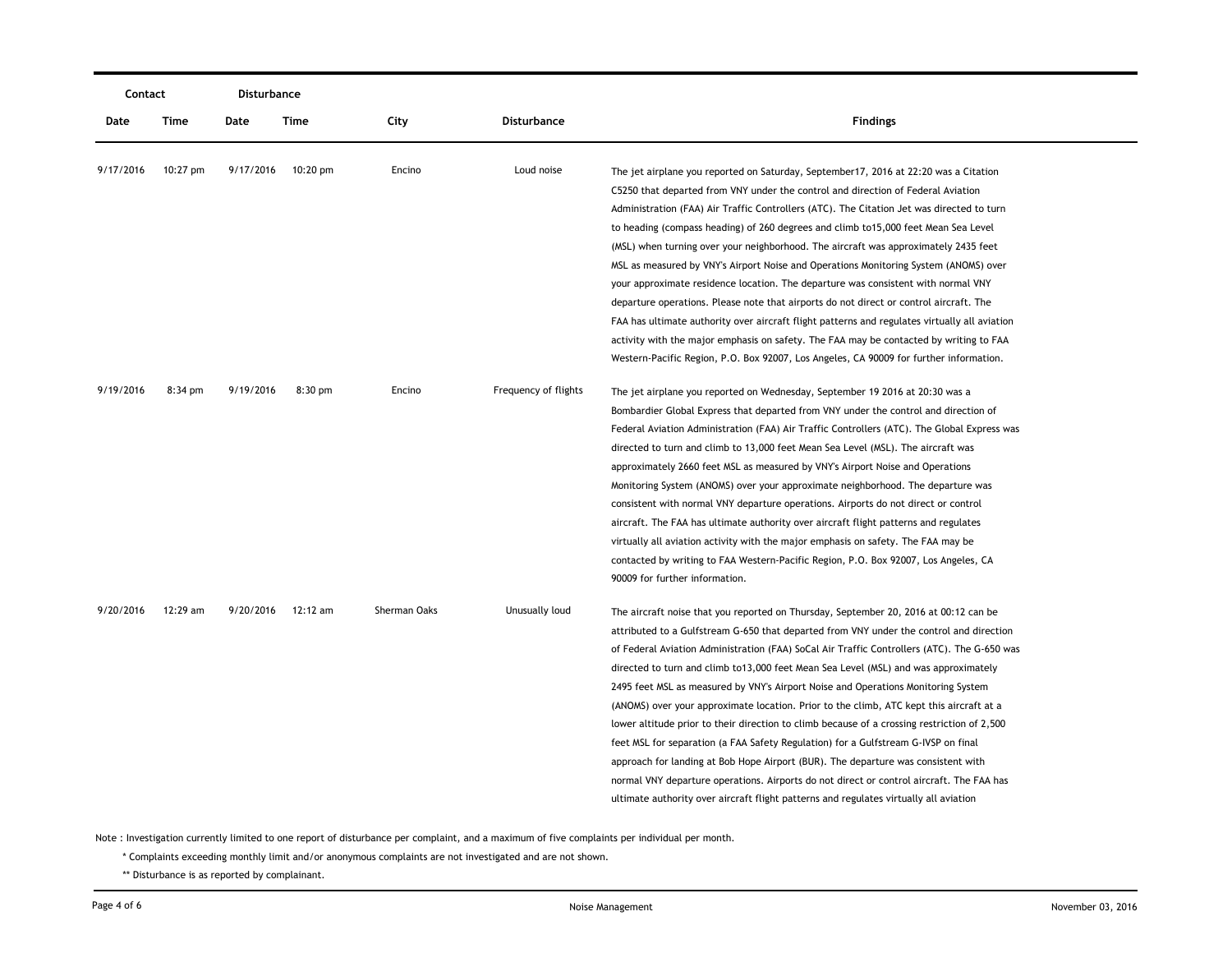|           | Contact   |           | Disturbance |            |                    |                                                                                                                                                                                                                                                                                                                                                                                                                                                                                                                                                                                                                                                                                                                                                                                                                                                                                                                                                                                                                                                                                                                                                                                                                                                                                                                                        |  |  |
|-----------|-----------|-----------|-------------|------------|--------------------|----------------------------------------------------------------------------------------------------------------------------------------------------------------------------------------------------------------------------------------------------------------------------------------------------------------------------------------------------------------------------------------------------------------------------------------------------------------------------------------------------------------------------------------------------------------------------------------------------------------------------------------------------------------------------------------------------------------------------------------------------------------------------------------------------------------------------------------------------------------------------------------------------------------------------------------------------------------------------------------------------------------------------------------------------------------------------------------------------------------------------------------------------------------------------------------------------------------------------------------------------------------------------------------------------------------------------------------|--|--|
| Date      | Time      | Date      | Time        | City       | Disturbance        | <b>Findings</b>                                                                                                                                                                                                                                                                                                                                                                                                                                                                                                                                                                                                                                                                                                                                                                                                                                                                                                                                                                                                                                                                                                                                                                                                                                                                                                                        |  |  |
|           |           |           |             |            |                    | activity with the major emphasis on safety. The FAA may be contacted by writing to FAA<br>Western-Pacific Region, P.O. Box 92007, Los Angeles, CA 90009 for further information.                                                                                                                                                                                                                                                                                                                                                                                                                                                                                                                                                                                                                                                                                                                                                                                                                                                                                                                                                                                                                                                                                                                                                       |  |  |
| 9/20/2016 | $9:32$ pm | 9/20/2016 | $1:20$ pm   | Northridge | Flying over home   | The aircraft that you reported was a single engine propeller driven Piper Light Sport that<br>the Federal Aviation Administration (FAA) Air Traffic Control (ATC) directed to turn early<br>on its final approach to land at VNY for safety and separation from a helicopter in the<br>area northwest of your neighborhood. Airports do have the authority to direct or control<br>aircraft. The FAA has ultimate authority over aircraft flight patterns and regulates                                                                                                                                                                                                                                                                                                                                                                                                                                                                                                                                                                                                                                                                                                                                                                                                                                                                |  |  |
|           |           |           |             |            |                    | virtually all aviation activity with the major emphasis on safety. The FAA may be<br>contacted by writing to FAA Western-Pacific Region, P.O. Box 92007, Los Angeles, CA<br>90009 for further information.                                                                                                                                                                                                                                                                                                                                                                                                                                                                                                                                                                                                                                                                                                                                                                                                                                                                                                                                                                                                                                                                                                                             |  |  |
| 9/25/2016 | $2:10$ pm | 9/25/2016 | 10:28 am    | Encino     | Flying over home   | The jet airplane you reported on Sunday, September 25, 2016 at 10:28 was a Gulfstream<br>G-V that arrived to VNY under the direction and control of the Federal Aviation<br>Administration (FAA) Air Traffic Controllers (ATC). This arrival turned over your<br>neighborhood at approximately 1680 feet MSL and landed on runway 34L. The FAA directs<br>aircraft to altitudes lower than 1700 feet MSL around your neighborhood because of<br>separation and safety concerns with aircraft on approach to land at Bob Hope Airport<br>(BUR). The arrival to 34L was consistent with normal VNY northerly arrival operations.<br>Whenever northerly winds occur, the FAA Controllers conduct Northerly Operations at<br>VNY, which is the opposite direction from Southerly Operations that is normally utilized.<br>Under Northerly Operations, all aircraft arrivals and departures are directed to head<br>north into the wind due to aircraft safety requirements, and to maximize aircraft<br>performance during takeoffs and landings. Please note that airports do not control<br>aircraft in flight. The FAA has ultimate authority over aircraft flight patterns and<br>regulates virtually all aviation activity. This includes takeoffs, landings, altitudes and<br>direction of flight with the major emphasis on safety. |  |  |
| 9/27/2016 | 10:20 pm  | 9/27/2016 | 7:09 pm     | Encino     | Vibration/rumbling | The aircraft noise you reported on Tuesday, September 27, 2016 at 19:09 was associated<br>with a modified Stage 3 Gulfstream G-III departure from VNY. The departure from VNY<br>runway 16R was under the control and direction of Federal Aviation Administration (FAA)<br>Air Traffic Controllers (ATC). The departure was consistent with normal VNY departure<br>operations. The aircraft was approximately 2663 feet Mean Sea Level (MSL) as measured<br>by VNY's Airport Noise and Operations Monitoring System (ANOMS) over your approximate<br>location. Please contact the FAA at (818) 904-6291 (safety issues) or by writing to FAA<br>Western-Pacific Region, P.O. Box 92007, Los Angeles, CA 90009 for further information                                                                                                                                                                                                                                                                                                                                                                                                                                                                                                                                                                                                |  |  |

\* Complaints exceeding monthly limit and/or anonymous complaints are not investigated and are not shown.